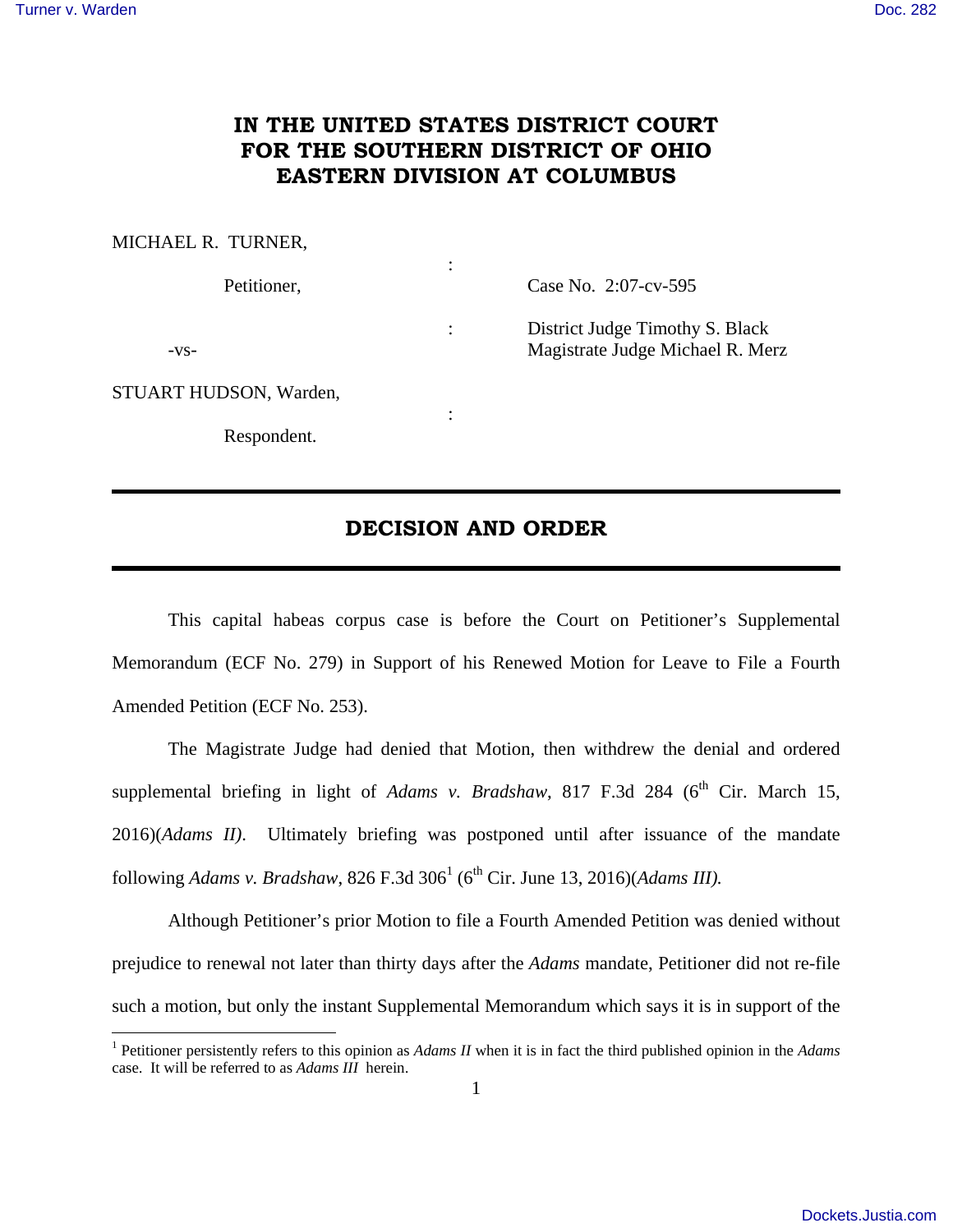first of those Motions (ECF No. 279, PageID 11276, citing ECF No. 253). It also purports to

incorporate by reference all of ECF No. 253.

In his Exhibit 1 entitled "Proposed Lethal Injection Grounds for Relief," Turner states the

following proposed additions to his Petition:

FIFTEENTH GROUND FOR RELIEF: The State of Ohio cannot constitutionally execute Petitioner because the only manner available under the law to execute him violates his Eighth Amendment rights.

SIXTEENTH GROUND FOR RELIEF: The State of Ohio cannot constitutionally execute Petitioner because the only manner available for execution violates the Due Process Clause or the Privileges or Immunities Clause of the Fourteenth Amendment.

SEVENTEENTH GROUND FOR RELIEF: DRC cannot constitutionally execute Petitioner because the only manner of execution available for execution under Ohio law violates the Equal Protection Clause of the Fourteenth Amendment.

EIGHTEENTH GROUND FOR RELIEF: The State of Ohio cannot constitutionally execute Petitioner because Ohio's violations of federal law constitute a fundamental defect in the execution process, and the only manner of execution available for execution depends on state execution laws that are preempted by federal law.

These are not the same proposed lethal injection Grounds for Relief attached to

Petitioner's Motion for Leave to File a Fourth Amended Petition (ECF No. 253).

There is no pending motion to amend. The Court *sua sponte* extends Petitioner's leave to

file a renewed motion to amend to include lethal injection claims to and including April 17,

2017, on the following conditions:

1. The grounds for relief requested to be added shall be set forth verbatim in the body of the motion or in an